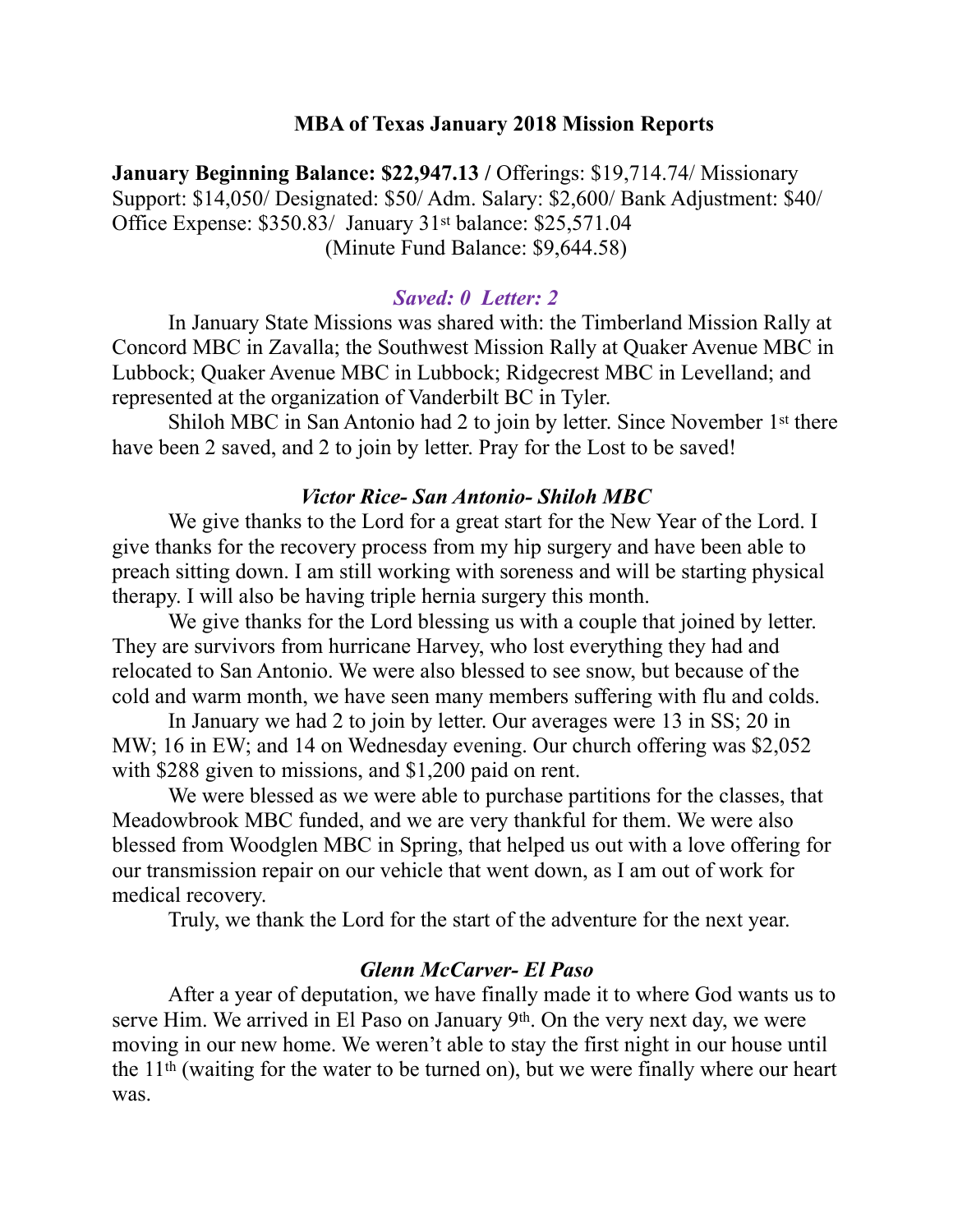Thank you to Grace MBC (Hobbs, NM) for being our newest supporter. We greatly appreciate your heart for missions! Every supporter is a great part of our ministry. We couldn't do it without God and your help!

**Move:** Our move would not have been possible without members from our sending church volunteering to move our belongings. Thank you to Bro. Russell, Sis. Heather and Sis. Morgan Smith for helping us! It was a tremendous blessing for you to help us move our things and unload them (even on a cold, rainy day in El Paso).

*New Opportunities:* As we have been unpacking, there has been opportunities to meet new people. Even during these first days, God has placed us in contact with people. Our time here is about relationships. The relationships that we make with people that live here will hopefully lead to them beginning a relationship with the Savior.

 Our new mailing address is: 7008 Faxon Drive, El Paso, TX. 79924. You may send all correspondence to that address.

## *Joe Bozarth- Fellowship MBC- Conroe*

 We have set two dates for our dedication and both times we discovered that there were other churches having special services on the same days. So we are now planning to reach into March and chose yet another day. The mission is optimistic about our growth although we have not begun to see it happen as yet. I am so glad we have a strong supporting church with a mission minded pastor, who offers to help even when they still are suffering from Harvey.

 Our averages for January are: 9 in SS; 10 in MW; 8 in EW; and 8 on Wednesday Evening. Our offering was \$4,063, with \$2,006.75 paid on the loan, and \$431.32 given to missions.

 The weather has caused several setbacks in outreach. Still we reach out when we can and then the weather affects our attendance. We are still experiencing a lot of sickness in the church family. We appreciate your prayers and support.

## *Donald Trussell- Hill Country MBC- Kerrville*

 We had a new child join us in Bible Clubs on Sunday nights. The children were really excited, as well as the teachers. Please pray that this ministry will increase and that children will get saved as a result.

 Our averages for January were: 11 in SS; 11 in MW; 14 in EW; and 5 in outside Bible Studies. Our offering was \$1,507, with \$150 given to missions, and \$300 paid on rent.

 In November, I asked for prayers for 2 police officers, Tommy and Anthony. I have visited with them both several times since then. During the last meeting with Tommy, I found out that in addition to him being lost, Tommy professes to be an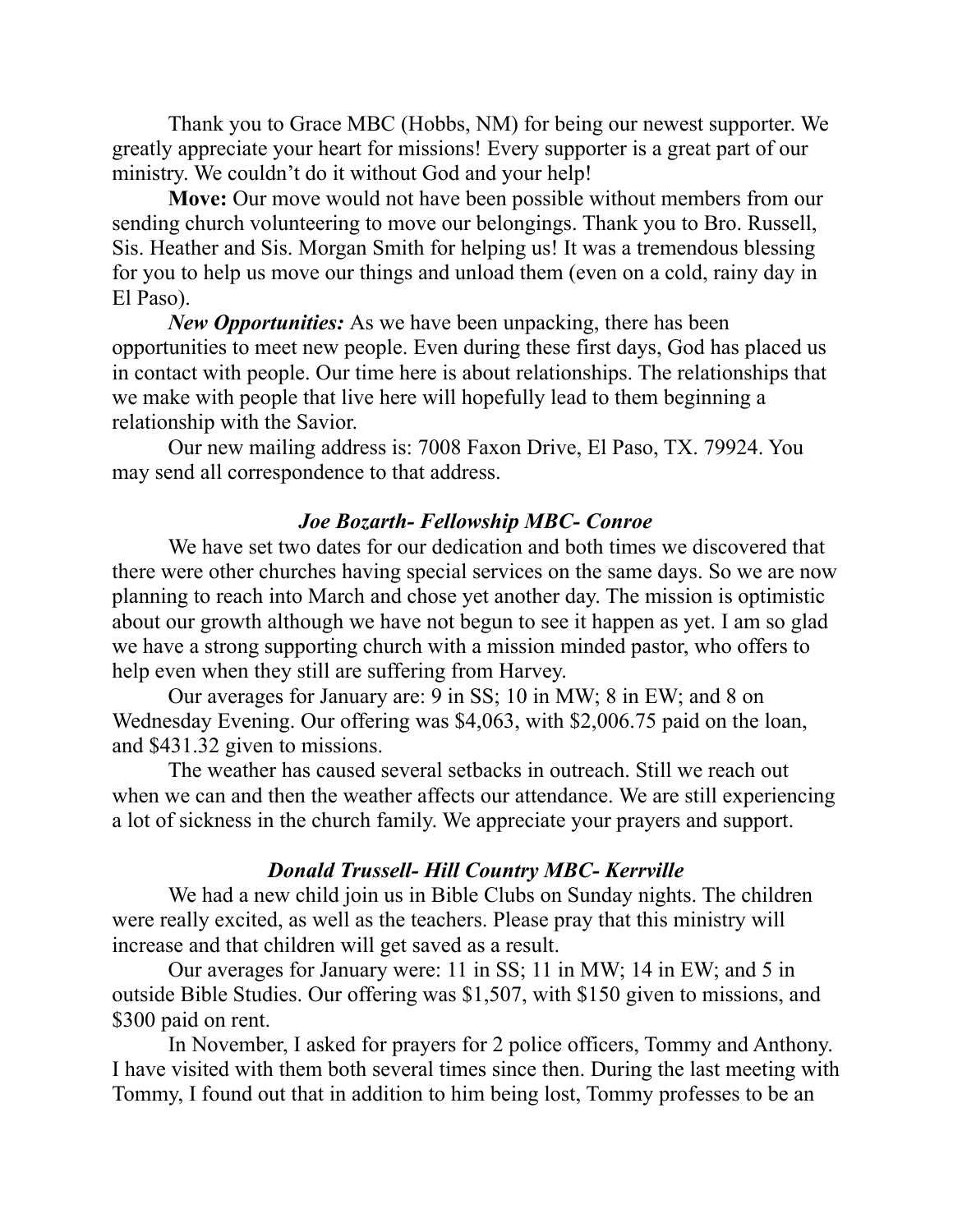atheist. He had never mentioned this during any of our previous talks. His wife is a believer and she ask me to "give up" on him. Please pray for Tommy and me, that the Holy Spirit will convict him and guide me to say what He would have Tommy to hear. We were pleased to have special visitors during our last Sunday night singing service and fellowship. Bro. Victor Rice and his wife Ramona and son Joseph joined us as they were traveling back from a meeting in West Texas. It was really good to see our friends in Christ. Thank you for all you do for the mission work in Kerrville and for me. God bless you all.

## *Leland Acker- Life Point BC- Early*

 Each passing day brings increased hope for the completion of the mission project at Life Point Baptist Church in Early. In the new building, the walls are textured and the interior doors are hung. Colors have been selected and the painters will begin to finish out the interior within the next two weeks.

 We still have to install the ceiling, electrical and plumbing fixtures, air conditioning, and cabinetry, and we need to pave the parking lot. We are blessed to be receiving the TMD funds in February which will go a long way toward helping us reach this goal debt-free.

 We have a new first-time visitor, two regular visitors, and a core group of dedicated members. Our averages for January were; 18 in SS; 19 in MW; and 11 in outside Bible Studies. Our offering was \$1,948.33 with \$300 given to missions and \$300 paid on rent.

This year, I have set the following goals, which are ambitious, but attainable.

- 1. Finish the church building.
- 2. Come off of regular support from the MBA of Texas.
- 3. Become a full-time minister (currently, I am bi-vocational).

I am not sure how far God will progress us toward these goals, however, I do believe the Lord will prosper our work this year and tremendous progress will be made. Thank you for your prayers and support.

## *Cory Page- Plant Texas- Austin*

 Happy New Year! The year was off to a good start. We are still averaging our normal 15 on Sundays, but its also been good to have a few visitors. All of the team is doing a great job. Jim continues to meet people through his job with Uber. He even shared an interesting story of being berated by one angry fare who didn't appreciate that Jim was a Christian. James began renting a desk at a work co-op from which to do his art. He is using this to make many new friends with opportunities to share the gospel. Pray for the Shields family as they are currently in Alaska on a short term trip. I recently took a part time job delivering sandwiches a few days a week as a way to meet people. I have only worked 2 shifts, so the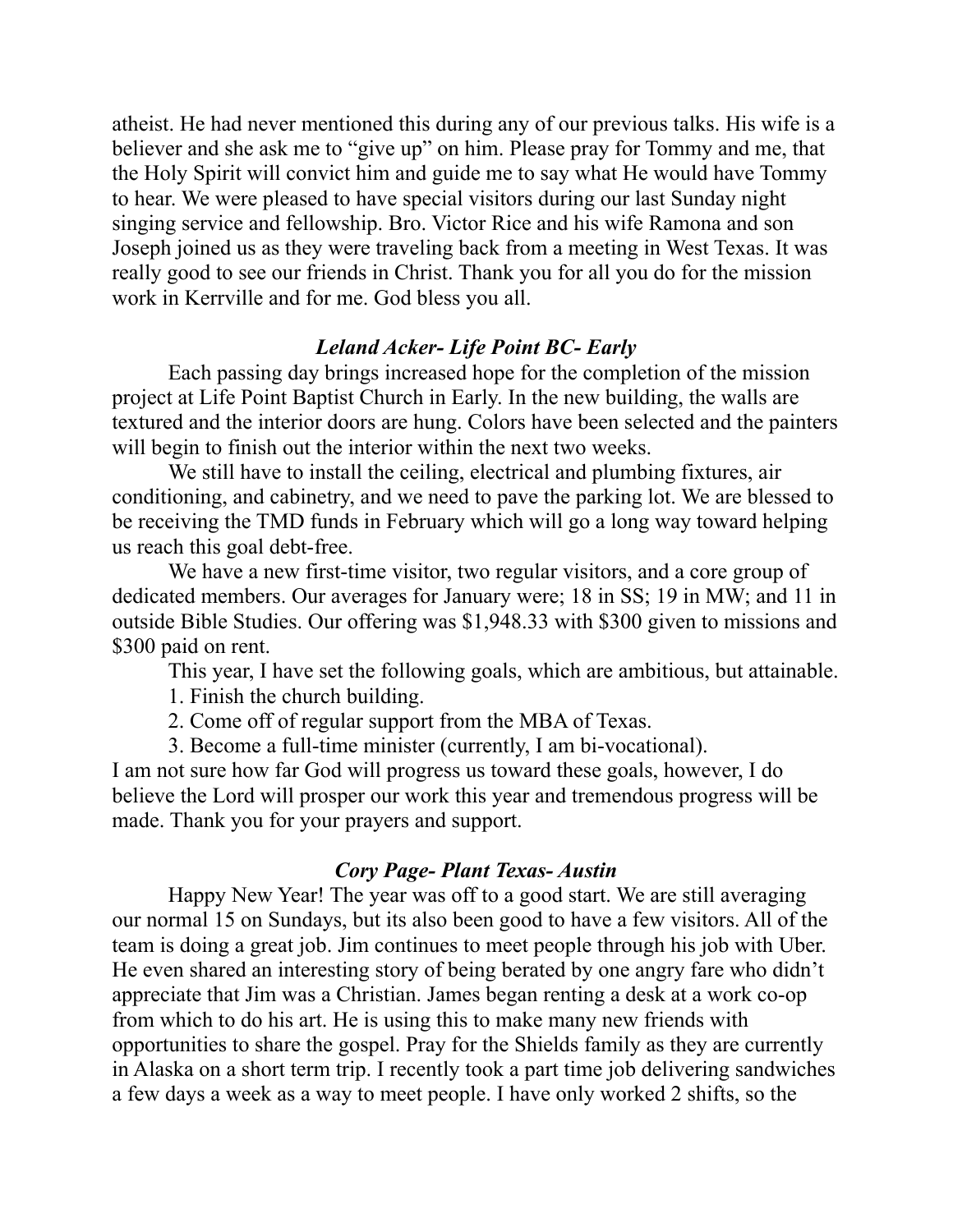efficacy of this experiment remains to be seen. However, I can already tell that it will be easier to make a tangible difference in people's lives if I am in regular, normalized contact with them. Pray that doors begin to open with my fellow employees. Pray with us that this year will be a great year for the work of God in Austin!

## *David Smith- Lifeline BC- Mansfield*

 We have seen a steady increase in attendance over the last month or so, also in offerings. We thank God for this.

**Nazarenes:** We continue to see more folks from the disbanded Nazarene Church attending our service. We don't know how long they will be with us, but some suggested they will stay through my Genesis series, and that will carry us through to Feb. 25. The Nazarene folks are very giving and helpful. They are tithing and helping with music. Some of the ladies have helped decorate our meeting place and did an amazing job of it.

**Valentine Fellowship:** We are excited about our upcoming Valentine Fellowship which will be an outreach event. We have learned a long time ago that we must give people an opportunity to invite their friends. We do it as often as we can.

**Developing Leaders:** This is a difficult task, yet always needed. We are finding folks who are willingly helpful in our worship services, receiving offerings, welcoming guests, preparing food, serving and decorating.

**Financial Leader:** One of our ladies is a professional accountant and has been organizing our finances. We will be purchasing Quick Books for her this month.

We are praying for souls to be saved and baptized. It has been awhile since we baptized. Blessings to you all for your giving and praying.

The averages for January were 23 in MW and 5 in Small Groups. Our offering was \$3,511 with \$200 given to missions and \$750 paid on rent. The mission also helps with the missionary salary and insurance.

During this last year several TBI students have come to help us go door to door using the Bless method of outreach and evangelism. Last Sunday a family of 5 were our guests and shared with us how that some seminary students visited their door and prayed for them this last summer. They felt it was time to come and visit our church. Pray that they will return.

# *Steven Haney- MBSF- Texas Tech U.- Lubbock*

Brothers and Sisters in Christ, as we look forward to a new year serving on the mission field at Texas Tech University, we are filled with hope. Not only are we excited for what the new year has to offer, but our active MBSF members are as